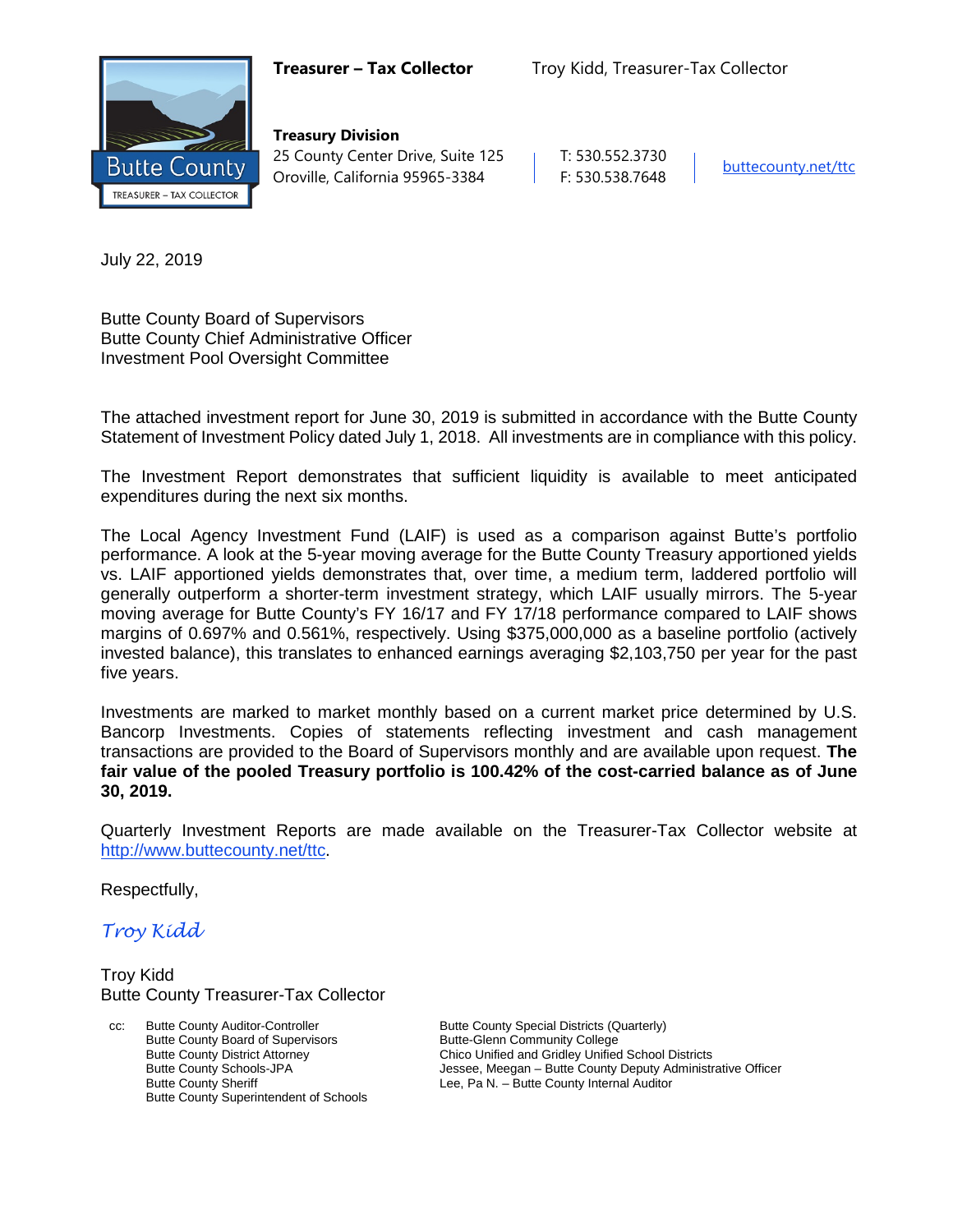

# **BUTTE COUNTY TREASURER'S INVESTMENT REPORT**

| <b>Butte County Pooled Treasury</b><br>Fair Value as of 6/30/19* |    |                                     |    |                                     |                    |  |  |  |  |  |  |
|------------------------------------------------------------------|----|-------------------------------------|----|-------------------------------------|--------------------|--|--|--|--|--|--|
| Investment                                                       |    | <b>Book Value</b>                   |    | Fair Value (FV)                     | Percentage (FV/CC) |  |  |  |  |  |  |
| LAIF                                                             | \$ | 93,974,955.09                       | \$ | 94,135,820.48                       | 100.1711790%       |  |  |  |  |  |  |
| CAMP                                                             | \$ | 55,978,515.80                       | \$ | 55,978,515.80                       | 100.0000000%       |  |  |  |  |  |  |
| Corporate-Supranationals                                         | \$ | 73,075,702.98                       | \$ | 73,323,476.90                       | 100.3390647%       |  |  |  |  |  |  |
| Negotiable CDs                                                   | \$ | 11,247,740.46                       | \$ | 11,251,637.38                       | 100.0346462%       |  |  |  |  |  |  |
| <b>Municipal Bonds</b>                                           | \$ | 45,907,118.84                       | \$ | 46,158,212.90                       | 100.5469611%       |  |  |  |  |  |  |
| <b>Corporate Notes</b>                                           | \$ | 41,052,001.31                       | \$ | 41,694,695.93                       | 101.5655622%       |  |  |  |  |  |  |
| US Agency                                                        | \$ | 142,895,884.95                      | \$ | 143,462,657.80                      | 100.3966334%       |  |  |  |  |  |  |
| <b>Treasury Notes</b>                                            | \$ | 58,706,573.13                       | \$ | 59,118,864.00                       | 100.7022908%       |  |  |  |  |  |  |
| <b>Operating Accounts</b>                                        | \$ | 27,703,440.24                       | \$ | 27,703,440.24                       | 100.0000000%       |  |  |  |  |  |  |
| <b>MANAGED PORTFOLIO TOTAL</b>                                   | S  | 550,541,932.80                      | \$ | 552,827,321.43                      | 100.4151162%       |  |  |  |  |  |  |
| <b>School Bonds</b><br>LAIF                                      | \$ | 86,904,833.51                       | \$ | 87,053,596.33                       | 100.1711790%       |  |  |  |  |  |  |
| <b>Investments under Mgmt of Trustees</b><br>LAIF                | \$ | 1,705.41                            | \$ | 1,708.33                            | 100.1711790%       |  |  |  |  |  |  |
| Wells Fargo Gov't Money Market Funds                             | \$ | 340,886.10                          | \$ | 340,886.10                          | 100.0000000%       |  |  |  |  |  |  |
| Discovery Benefits**                                             | \$ | 30,000.00                           | \$ | 32,841.40                           | 109.4713333%       |  |  |  |  |  |  |
| Umpqua Bank-Workers' Comp Admin                                  | \$ | 163,183.73                          | \$ | 163,183.73                          | 100.0000000%       |  |  |  |  |  |  |
| <b>TOTAL</b><br><b>GRAND TOTAL</b>                               |    | \$87,440,608.75<br>\$637,982,541.55 |    | \$87,592,215.89<br>\$640,419,537.30 | 100.1733830%       |  |  |  |  |  |  |

**\* The fair value of the pooled Treasury portfolio, including operating accounts, is 100.42% of the cost-carried balance as of 6-30-19**

**\*\* Represents the most current available data as of 12/31/2017 (source: Auditor-Controller)**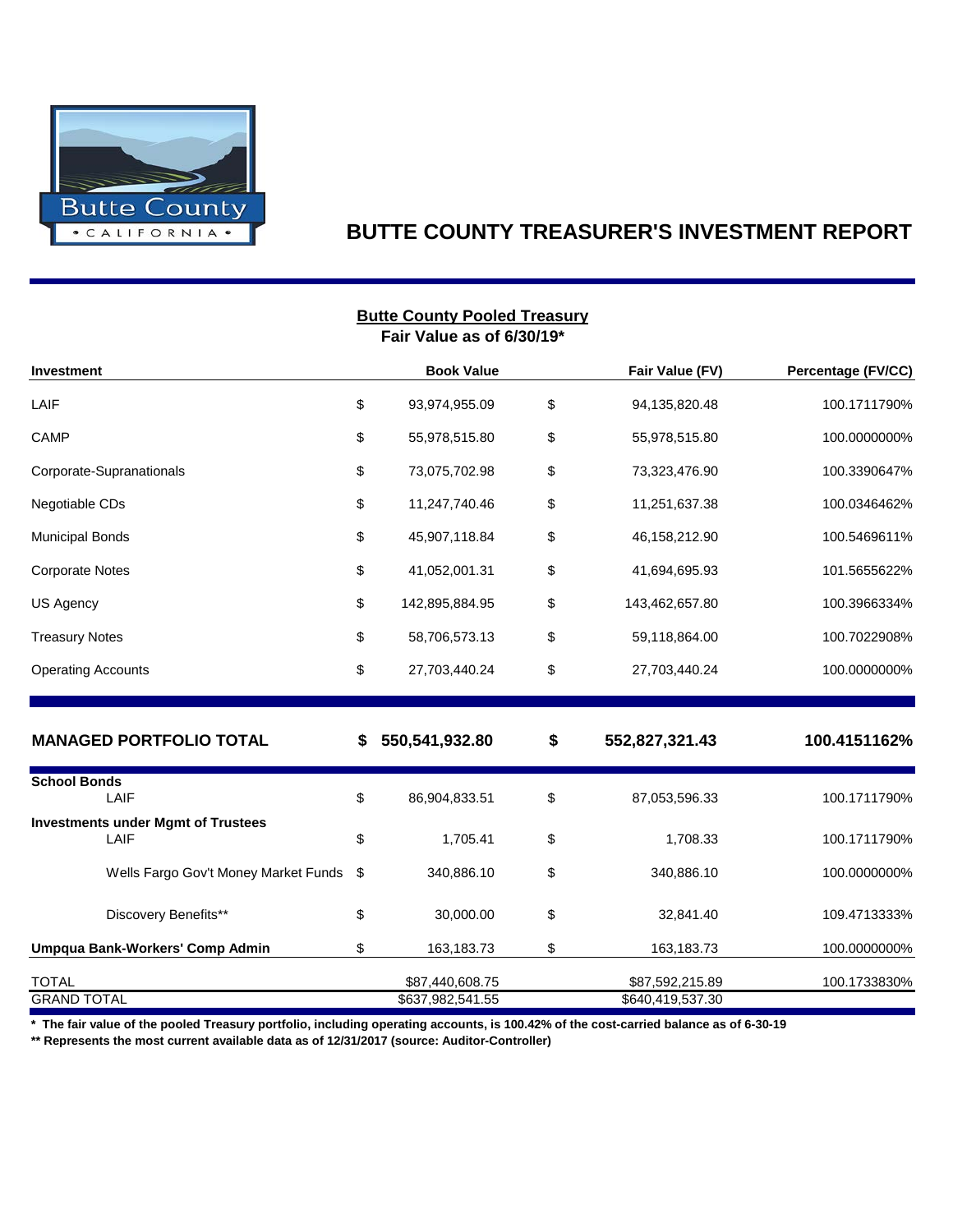

**BUTTE COUNTY Treasurer's Investment Report Portfolio Holdings by Main Fund June 30, 2019**

Investment Policy Compliance: This investment report is submitted in accordance with the Butte County Statement of Investment Policy dated July 1, 2018. All investments are in compliance with this policy.

Investments are marked to market monthly based on a current market price determined by U.S. Bancorp Investments. Sufficient liquidity is available to meet anticipated expenditures during the next six months.

| <b>Main Fund (Actively Managed)</b> | <b>Face Amount/Shares</b> | <b>Market Value</b> |                   | Book Value YTM @ Cost | <b>Days To Maturity</b> |
|-------------------------------------|---------------------------|---------------------|-------------------|-----------------------|-------------------------|
| <b>CAMP Short Term</b>              | 55,978,515.80             | 55,978,515.80       | 55,978,515.80     | 2.480                 | 1                       |
| <b>CD Negotiable</b>                | 11,250,000.00             | 11,251,637.38       | 11,247,740.46     | 2.217                 | 917                     |
| Corporate - Supranationals          | 73,150,000.00             | 73,323,476.90       | 73,075,702.98     | 2.022                 | 795                     |
| <b>Corporate Notes</b>              | 41,162,000.00             | 41,694,695.93       | 41,052,001.31     | 2.419                 | 1,185                   |
| LAIF                                | 93,974,955.09             | 94,135,820.47       | 93,974,955.09     | 2.428                 | 1                       |
| <b>Municipal Bonds</b>              | 45,760,000.00             | 46,158,212.90       | 45,907,118.84     | 2.037                 | 758                     |
| US Agency                           | 142,760,000.00            | 143,462,657.80      | 142,895,884.95    | 2.096                 | 987                     |
| <b>US Treasury</b>                  | 59,000,000.00             | 59,118,864.00       | 58,706,573.13     | 1.923                 | 964                     |
| Total / Average                     | 523,035,470.89            | 525,123,881.18      | 522,838,492.56    | 2.190                 | 669                     |
| <b>Main Fund (Other)</b>            | <b>Face Amount/Shares</b> | <b>Market Value</b> | <b>Book Value</b> |                       |                         |
| LAIF / School Bonds                 | 86,904,833.51             | 87.053.596.32       | 86,904,833.51     |                       |                         |
| <b>Operating Accounts</b>           | 27,703,440.24             | 27,703,440.24       | 27,703,440.24     |                       |                         |
| <b>Fiscal Agent Deposits</b>        | 538,616.64                | 538,619.56          | 535,775.24        |                       |                         |
| Total / Average                     | 115,146,890.39            | 115,295,656.12      | 115.144.048.99    |                       |                         |
| <b>Total Cash and Investments</b>   |                           |                     |                   |                       |                         |
|                                     | 638, 182, 361. 28         | 640,419,537.30      | 637,982,541.55    |                       |                         |

*Troy Kidd*

Troy Kidd, Treasurer - Tax Collector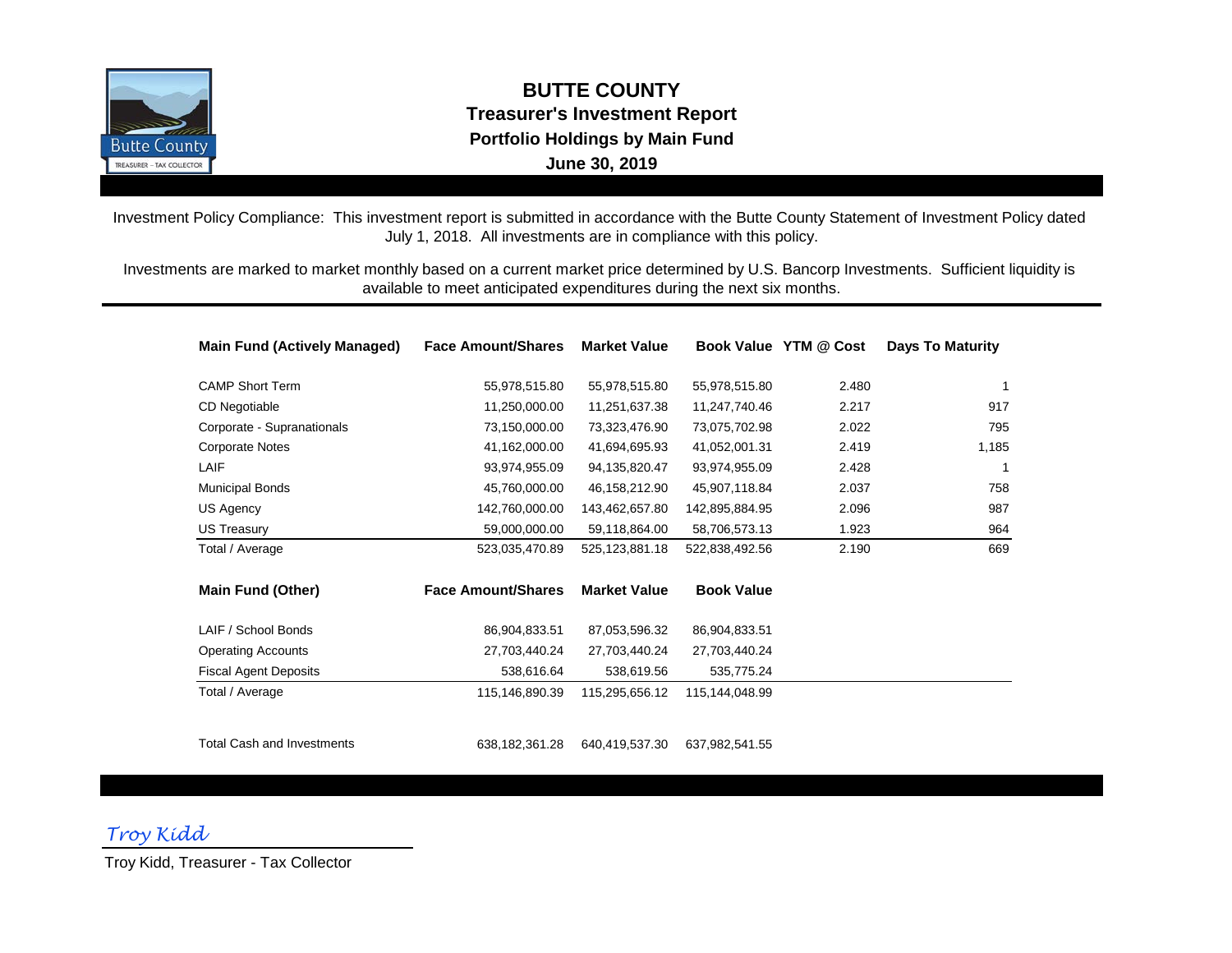

# **June 30, 2019 Butte County School Bond Proceeds Portfolio Holdings by Portfolio Name**

| <b>Description / CUSIP</b>                                                   | <b>Face Amount / Shares</b> | <b>Settlement Date</b> | YTM @ Cost * | <b>Book Value</b>        | <b>Market Price</b>   | <b>Market Value</b> | <b>Days to Maturity</b> |
|------------------------------------------------------------------------------|-----------------------------|------------------------|--------------|--------------------------|-----------------------|---------------------|-------------------------|
| LAIF USD Chico 2016B GO Bond<br>LAIF 4005 Chico USD LGIP                     | 54,855,000.00               | 06/25/2019             | 2.428        | 54,855,000.00 100.171179 |                       | 54,948,900.24       | 1                       |
| USD Biggs 2019 Bond<br>LAIF 4007 Butte Office of Education LGIP              | 2,224,305.15                | 03/29/2019             | 2.428        | 2,224,305.15 100.171179  |                       | 2,228,112.69        |                         |
| USD Butte - Glenn 2016A GO Bond<br>LAIF 4001 Butte CC LGIP                   | 12,618,202.43               | 04/06/2017             | 2.428        | 12,618,202.43 100.171179 |                       | 12,639,802.14       | 1                       |
| USD Chico 2012A GO Bond<br>LAIF 4006 Chico USD LGIP                          | 637,721.19                  | 05/30/2013             | 2.428        |                          | 637,721.19 100.171179 | 638,812.83          | 1                       |
| USD Chico 2012B GO Bond<br>LAIF 4006 Chico USD LGIP                          | 3,383,839.87                | 08/28/2018             | 2.428        | 3,383,839.87 100.171179  |                       | 3,389,632.29        |                         |
| USD Chico 2016A GO Bond<br>LAIF 4006 Chico USD LGIP                          | 3,945,159.38                | 04/25/2017             | 2.428        | 3,945,159.38 100.171179  |                       | 3,951,912.66        | $\mathbf{1}$            |
| USD Durham 2019 A Bond<br>LAIF 4007 Butte Office of Education LGIP           | 6,855,000.00                | 06/13/2019             | 2.428        | 6,855,000.00 100.171179  |                       | 6,866,734.32        | 1                       |
| <b>USD Thermalito 2018A Bond</b><br>LAIF 4007 Butte Office of Education LGIP | 2,385,605.49                | 02/26/2019             | 2.428        | 2,385,605.49             | 100.171179            | 2,389,689.15        |                         |
| Total / Average                                                              | 86,904,833.51               |                        | 2.428        | 86,904,833.51 100.171179 |                       | 87,053,596.32       |                         |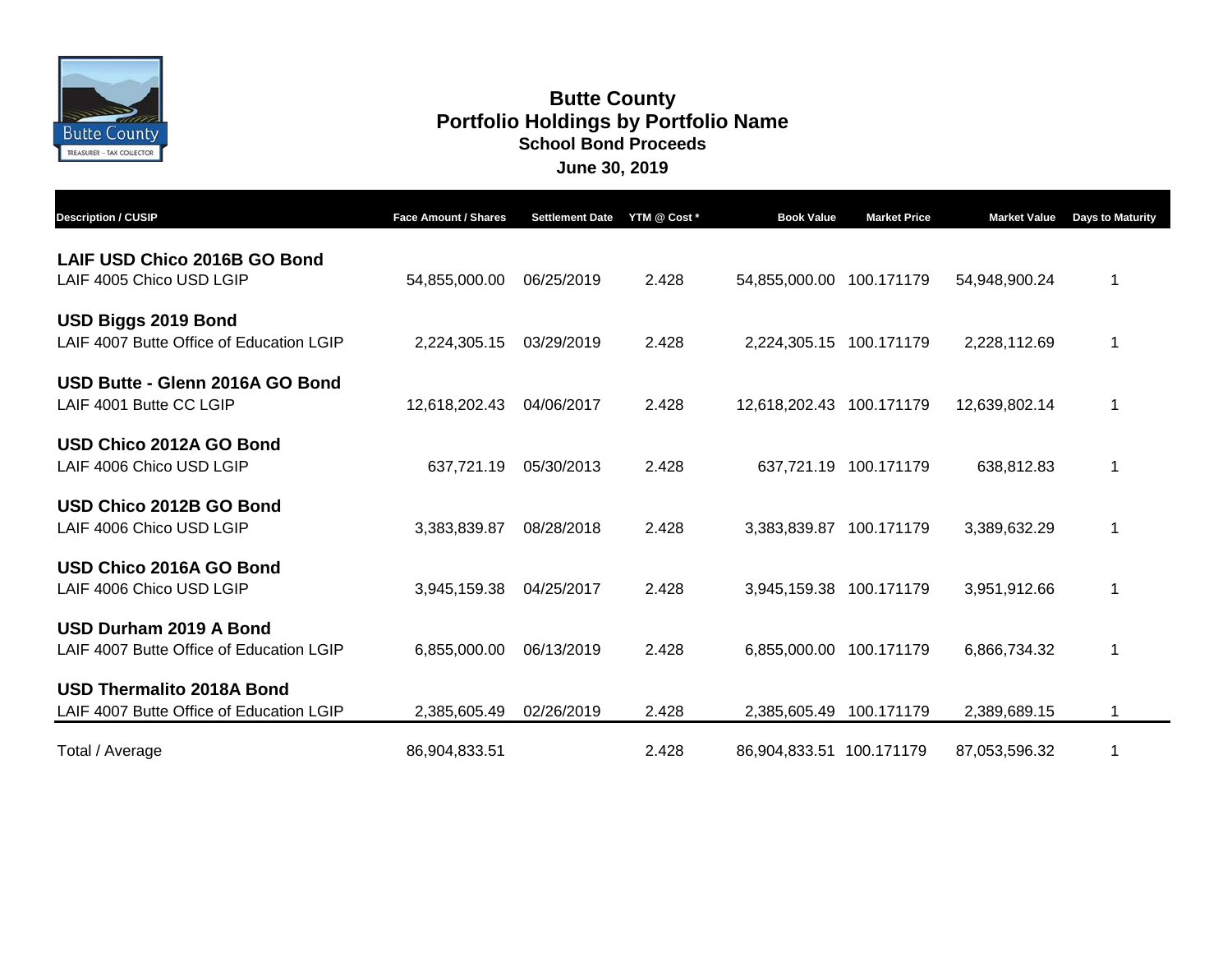

## **Butte County Portfolio Holdings by Portfolio Name Investments Under Management of Fiscal Agent**

**June 30, 2019**

| <b>Description</b>                              | <b>CUSIP/Ticker</b> | <b>Face Amount / Shares</b> | <b>Settlement Date</b> | YTM @ Cost |            | <b>Book Value Market Price</b> | <b>Market Value</b> | <b>Days to Maturity</b> |
|-------------------------------------------------|---------------------|-----------------------------|------------------------|------------|------------|--------------------------------|---------------------|-------------------------|
| <b>Fiscal Agent Deposits</b>                    |                     |                             |                        |            |            |                                |                     |                         |
| Discovery Benefits Cash                         | <b>DISCOVERY</b>    | 32.841.40                   | 06/30/2018             | 0.000      | 30,000.00  | 100                            | 32.841.40           |                         |
| Umpqua - York Risk Services Group Cash          | UMPQUA2601          | 163,183.73                  | 06/29/2007             | 0.000      | 163.183.73 | 100                            | 163,183.73          |                         |
| Sub Total / Average Fiscal Agent Deposits       |                     | 196,025.13                  |                        | 0.000      | 193,183.73 | 100                            | 196,025.13          |                         |
| <b>Pension - 2004 Obligation Bonds</b>          |                     |                             |                        |            |            |                                |                     |                         |
| Wells Fargo - Interest Account MM               | MM1141              | 660.75                      | 08/03/2004             | 0.000      | 660.75     | 100                            | 660.75              |                         |
| Wells Fargo - Interest Rate Stabilization LGIP  | CASH1109            | 1,705.41                    | 06/30/2018             | 2.428      | 1.705.41   | 100                            | 1,708.33            |                         |
| Wells Fargo - Interest Rate Stabilization MM    | MM1109              | 1,043.12                    | 08/03/2004             | 2.540      | 1,043.12   | 100                            | 1,043.12            |                         |
| Wells Fargo - Principal Account MM              | MM1140              | 11.93                       | 08/03/2004             | 0.000      | 11.93      | 100                            | 11.93               |                         |
| Wells Fargo - Series A Bond Fund MM             | MM1106              | 1.00                        | 07/01/2018             | 2.540      | 1.00       | 100                            | 1.00                |                         |
| Wells Fargo - Series B Bond Fund MM             | MM1305              | 250,870.26                  | 08/03/2004             | 2.540      | 250,870.26 | 100                            | 250,870.26          |                         |
| Wells Fargo - Series B Interest Fund MM         | MM1307              | 140.12                      | 08/03/2004             | 2.540      | 140.12     | 100                            | 140.12              |                         |
| Wells Fargo - Series B Interest Fund MM         | MM1301              | 41,139.81                   | 08/03/2004             | 2.540      | 41,139.81  | 100                            | 41,139.81           |                         |
| Wells Fargo - Surplus Account MM                | MM1142              | 47,019.11                   | 08/03/2004             | 0.000      | 47,019.11  | 100                            | 47,019.11           |                         |
| Sub Total / Average Pension - 2004 Obligation I |                     | 342,591.51                  |                        | 2.186      | 342,591.51 | 100                            | 342,594.43          |                         |
| <b>Total / Average</b>                          |                     | 538,616.64                  |                        | 1.391      | 535,775.24 | 100                            | 538,619.56          |                         |

(Discovery Benefits) Benefits can be paid in advance of receipt of offsetting payroll deductions.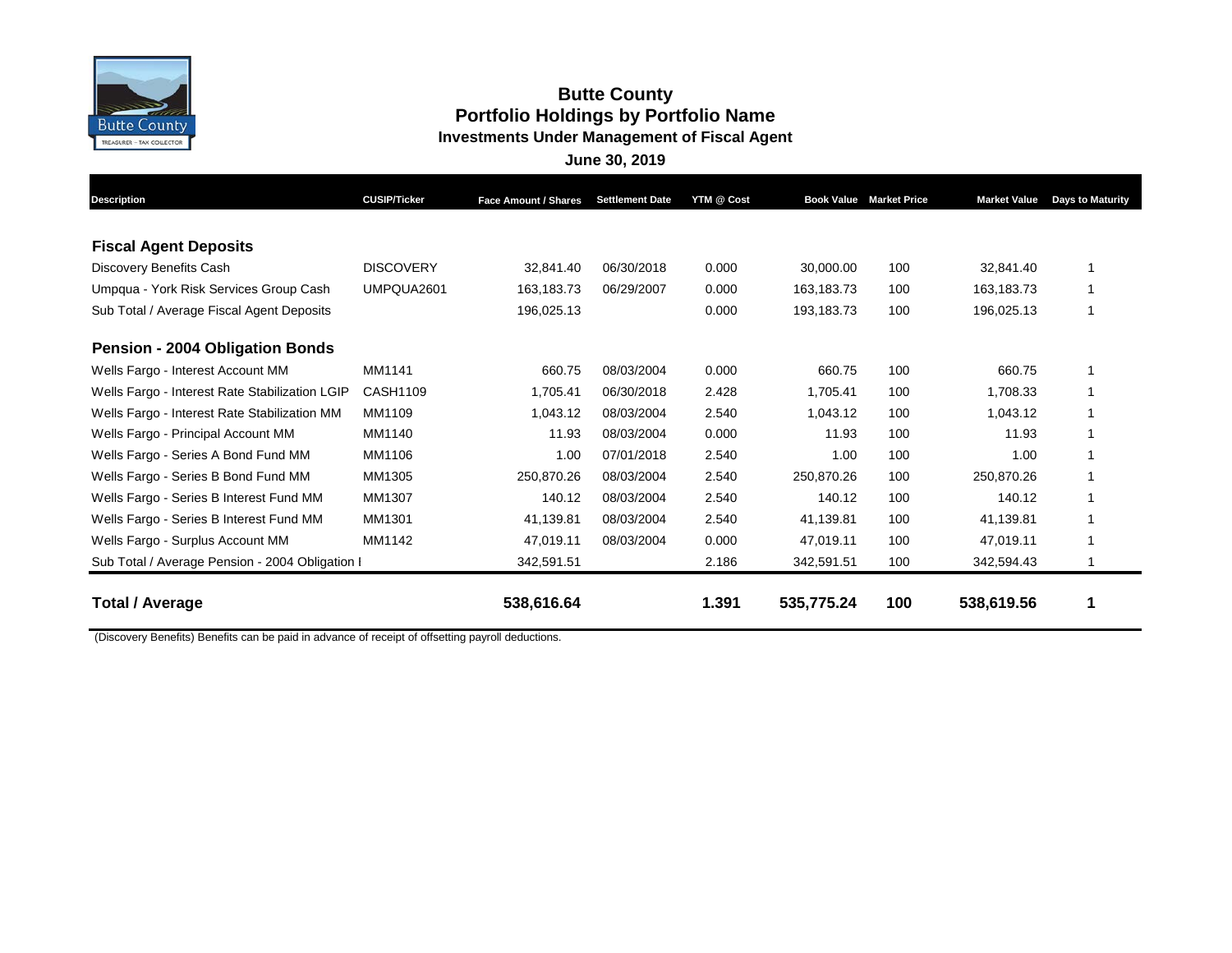

### **Butte County Actively Managed Portfolio June 30, 2019**

#### **Distribution by Main Fund - Market Value**



### **Distribution by Maturity Range - Market Value**

| <b>Maturity Range Allocation</b> |                     |                |  |  |  |  |  |  |  |
|----------------------------------|---------------------|----------------|--|--|--|--|--|--|--|
| <b>Maturity Range</b>            | <b>Market Value</b> | % of Portfolio |  |  |  |  |  |  |  |
| 0-12 Months                      | 228,142,537.58      | 43.43          |  |  |  |  |  |  |  |
| 1-2 Years                        | 73,388,331.00       | 13.98          |  |  |  |  |  |  |  |
| 2-3 Years                        | 72,891,229.60       | 13.89          |  |  |  |  |  |  |  |
| 3-4 Years                        | 57,100,433.00       | 10.88          |  |  |  |  |  |  |  |
| 4-5 Years                        | 93,601,350.00       | 17.82          |  |  |  |  |  |  |  |
|                                  |                     |                |  |  |  |  |  |  |  |
| <b>Total / Average</b>           | 525,123,881.18      | 100            |  |  |  |  |  |  |  |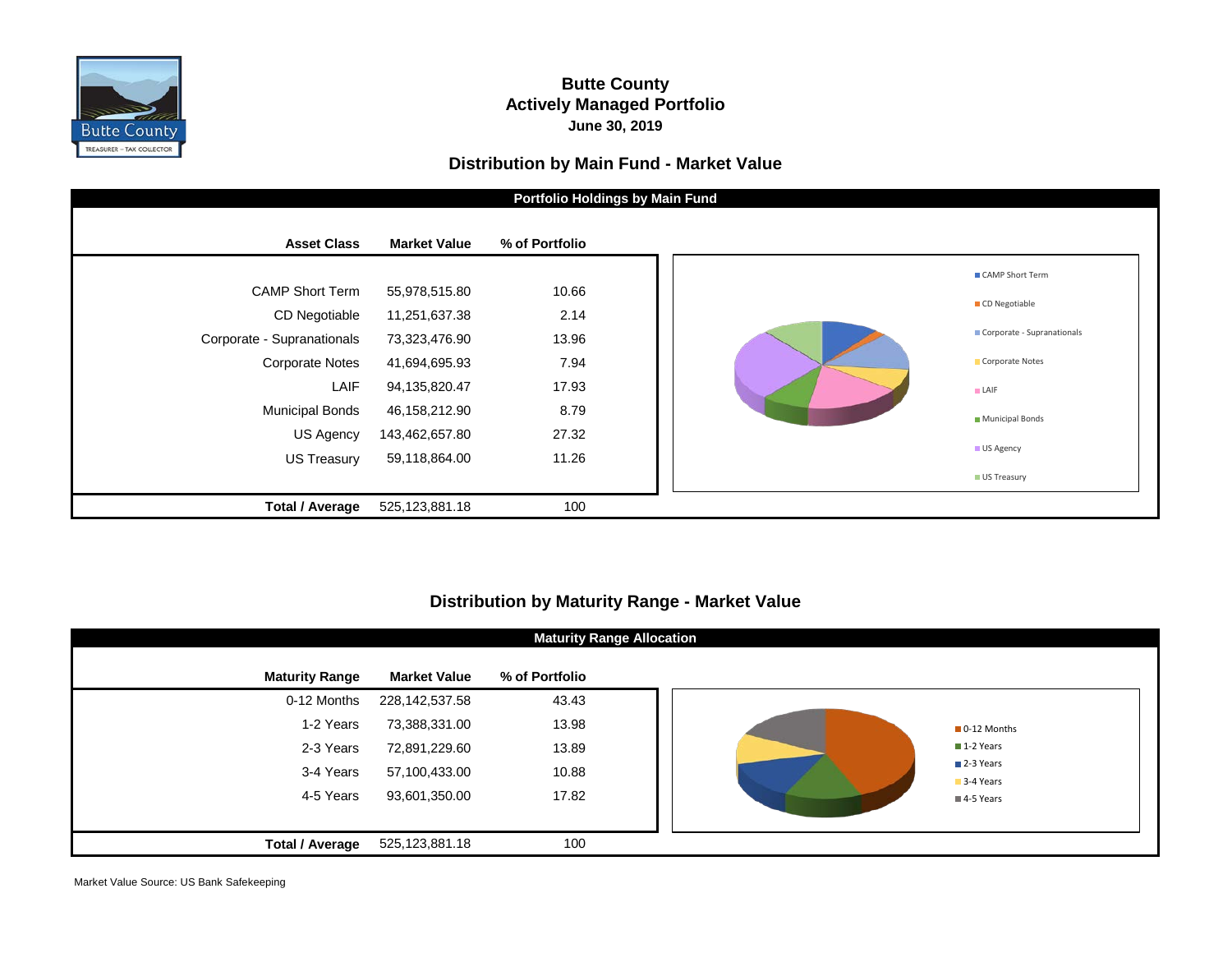

# **BUTTE COUNTY**

#### **Treasurer's Investment Report Fixed Portfolio Holdings Detail June 30, 2019**

| <b>CUSIP/Ticker</b>  | <b>Description</b>                         |           |           | Credit Rating 1 Credit Rating 2 Settlement Date Maturity Date YTM @ Cost |            |       | <b>Face Amount/Shares</b> | <b>Market Value</b> | <b>Book Value</b> |
|----------------------|--------------------------------------------|-----------|-----------|--------------------------------------------------------------------------|------------|-------|---------------------------|---------------------|-------------------|
| <b>CD Negotiable</b> |                                            |           |           |                                                                          |            |       |                           |                     |                   |
| 966594AW3            | Whitney Bank MS 1.7 1/27/2020              | <b>NR</b> | <b>NR</b> | 01/25/2017                                                               | 01/27/2020 | 1.700 | 250.000.00                | 249.881.99          | 250,000.00        |
| 02587DXE3            | American Express UT 1.95 1/30/2020         | <b>NR</b> | <b>NR</b> | 01/30/2015                                                               | 01/30/2020 | 1.950 | 250.000.00                | 250.246.11          | 250,000.00        |
| 474067AK1            | Jefferson Financial LA 2.4 2/27/2020       | <b>NR</b> | <b>NR</b> | 02/27/2018                                                               | 02/27/2020 | 2.400 | 250,000.00                | 251,020.41          | 250,000.00        |
| 71270QMS2            | Peoples Bank CT 1.8 4/15/2020              | <b>NR</b> | <b>NR</b> | 04/15/2015                                                               | 04/15/2020 | 1.800 | 250,000.00                | 250,114.02          | 250,000.00        |
| 140420RX0            | Capital One Bank VA 1.9 6/20/2020          | <b>NR</b> | <b>NR</b> | 06/10/2015                                                               | 06/20/2020 | 1.996 | 250,000.00                | 250,374.85          | 249,744.15        |
| 05580ACW2            | BMW Bank of North America 2.2 9/18/2020    | <b>NR</b> | <b>NR</b> | 09/18/2015                                                               | 09/18/2020 | 2.200 | 250,000.00                | 250,000.00          | 250,000.00        |
| 20033AMR4            | Comenity Capital Bank UT 2.25 9/21/2020    | <b>NR</b> | <b>NR</b> | 09/21/2015                                                               | 09/21/2020 | 2.250 | 250,000.00                | 250,000.00          | 250,000.00        |
| 49306SYW0            | Key National Bank OH 1.85 9/25/2020        | <b>NR</b> | <b>NR</b> | 09/27/2017                                                               | 09/25/2020 | 1.850 | 250,000.00                | 250,000.00          | 250,000.00        |
| 254672VT2            | Discover Bank DE 2.2 10/21/2020            | <b>NR</b> | <b>NR</b> | 10/21/2015                                                               | 10/21/2020 | 2.200 | 250,000.00                | 250,000.00          | 250,000.00        |
| 14042RBL4            | Capital One VA 2.25 10/28/2020             | <b>NR</b> | <b>NR</b> | 11/13/2015                                                               | 10/28/2020 | 2.277 | 250,000.00                | 250,000.00          | 249,905.27        |
| 94986TWG8            | Wells Fargo Bank SD Step 12/3/2020-18      | <b>NR</b> | <b>NR</b> | 12/03/2015                                                               | 12/03/2020 | 1.982 | 250,000.00                | 250,000.00          | 250,000.00        |
| 29266NX93            | Enerbank USA UT 1.85 1/28/2021             | <b>NR</b> | <b>NR</b> | 01/28/2016                                                               | 01/28/2021 | 1.903 | 250,000.00                | 250,000.00          | 249,749.93        |
| 89677DET9            | Tristate Capital Bank PA 2.35 2/1/2021     | <b>NR</b> | <b>NR</b> | 01/31/2018                                                               | 02/01/2021 | 2.350 | 250,000.00                | 250,000.00          | 250,000.00        |
| 02007GCP6            | Ally Bank UT 2.85 5/10/2021                | <b>NR</b> | <b>NR</b> | 05/10/2018                                                               | 05/10/2021 | 2.850 | 250,000.00                | 250,000.00          | 250,000.00        |
| 128829AC2            | Caldwell Bank & Trust LA 1.4 5/13/2021     | <b>NR</b> | <b>NR</b> | 05/13/2016                                                               | 05/13/2021 | 1.400 | 250,000.00                | 250,000.00          | 250,000.00        |
| 27113PBE0            | East Boston Savings Bank MA 1.5 5/23/2021  | <b>NR</b> | <b>NR</b> | 06/23/2016                                                               | 05/23/2021 | 1.500 | 250,000.00                | 250,000.00          | 250,000.00        |
| 58403B4S2            | Medallion Bank UT 1.4 7/25/2021            | <b>NR</b> | <b>NR</b> | 07/28/2016                                                               | 07/25/2021 | 1.400 | 250,000.00                | 250,000.00          | 250,000.00        |
| 88413QBN7            | Third Federal Savings OH 2 7/28/2021       | <b>NR</b> | <b>NR</b> | 07/28/2017                                                               | 07/28/2021 | 2.000 | 250,000.00                | 250,000.00          | 250,000.00        |
| 95960NJN8            | Western State Bank ND 1.4 7/29/2021        | <b>NR</b> | <b>NR</b> | 07/29/2016                                                               | 07/29/2021 | 1.400 | 250,000.00                | 250,000.00          | 250,000.00        |
| 74267GVM6            | Private Bank & Trust IL 1.5 8/30/2021      | <b>NR</b> | <b>NR</b> | 08/30/2016                                                               | 08/30/2021 | 1.500 | 250,000.00                | 250,000.00          | 250,000.00        |
| 08173QBR6            | Beneficial Mutual Savings PA 1.5 9/13/2021 | <b>NR</b> | <b>NR</b> | 09/16/2016                                                               | 09/13/2021 | 1.500 | 250,000.00                | 250,000.00          | 250,000.00        |
| 87165FNC4            | Synchrony Bank UT 1.7 10/21/2021           | <b>NR</b> | <b>NR</b> | 10/21/2016                                                               | 10/21/2021 | 1.700 | 250,000.00                | 250,000.00          | 250,000.00        |
| 084601GS6            | Berkshire Bank MA 2.2 12/30/2021           | <b>NR</b> | <b>NR</b> | 12/30/2016                                                               | 12/30/2021 | 2.200 | 250,000.00                | 250,000.00          | 250,000.00        |
| 940727AH3            | Washington First Bank MD 2.05 2/23/2022    | <b>NR</b> | <b>NR</b> | 02/23/2017                                                               | 02/23/2022 | 2.050 | 250,000.00                | 250,000.00          | 250,000.00        |
| 25665QAV7            | Dollar Bank PA 2.05 3/8/2022               | <b>NR</b> | <b>NR</b> | 03/08/2017                                                               | 03/08/2022 | 2.050 | 250,000.00                | 250,000.00          | 250,000.00        |
| 98878BQS0            | ZBNA UT 2 4/1/2022                         | <b>NR</b> | <b>NR</b> | 04/03/2017                                                               | 04/01/2022 | 2.102 | 250,000.00                | 250,000.00          | 249,278.95        |
| 58740XZB9            | Mercantile Bank MI 2.1 5/10/2022           | <b>NR</b> | <b>NR</b> | 05/10/2017                                                               | 05/10/2022 | 2.100 | 250,000.00                | 250,000.00          | 250,000.00        |
| 92834CCD2            | Visionbank IA 2.15 5/31/2022               | <b>NR</b> | <b>NR</b> | 11/28/2017                                                               | 05/31/2022 | 2.150 | 250,000.00                | 250,000.00          | 250,000.00        |
| 33847E2K2            | Flagstar Bank FSB 2.45 6/13/2022           | <b>NR</b> | <b>NR</b> | 06/12/2019                                                               | 06/13/2022 | 2.450 | 250,000.00                | 250,000.00          | 250,000.00        |
| 06740KKD8            | Barclays Bank DE 2.2 7/12/2022             | <b>NR</b> | <b>NR</b> | 07/12/2017                                                               | 07/12/2022 | 2.200 | 250,000.00                | 250,000.00          | 250,000.00        |
| 87270LAJ2            | TIAA First Savings Bank FL 2.2 8/16/2022   | <b>NR</b> | <b>NR</b> | 08/16/2017                                                               | 08/16/2022 | 2.200 | 250.000.00                | 250.000.00          | 250,000.00        |
| 319141HG5            | First Bank IL 2.2 8/16/2022                | <b>NR</b> | <b>NR</b> | 08/16/2017                                                               | 08/16/2022 | 2.200 | 250,000.00                | 250,000.00          | 250,000.00        |
| 33610RRF2            | First Premier Bank SD 2 9/15/2022          | <b>NR</b> | <b>NR</b> | 09/15/2017                                                               | 09/15/2022 | 2.000 | 250,000.00                | 250,000.00          | 250,000.00        |
| 66612ABX5            | Northfield Bank NY 2.15 10/25/2022         | <b>NR</b> | <b>NR</b> | 10/25/2017                                                               | 10/25/2022 | 2.203 | 250,000.00                | 250,000.00          | 249,562.23        |
| 33708UCK3            | First State Bank MO 2.15 10/27/2022-19     | <b>NR</b> | <b>NR</b> | 10/27/2017                                                               | 10/27/2022 | 2.150 | 250,000.00                | 250,000.00          | 250,000.00        |
| 58733AET2            | Mercantil Commerce Bank 2.65 12/29/2022    | <b>NR</b> | <b>NR</b> | 12/29/2017                                                               | 12/29/2022 | 2.650 | 250,000.00                | 250,000.00          | 250,000.00        |
| 61747MF63            | Morgan Stanley Bank UT 2.65 1/11/2023      | <b>NR</b> | <b>NR</b> | 01/11/2018                                                               | 01/11/2023 | 2.650 | 250,000.00                | 250,000.00          | 250,000.00        |
| 080515CM9            | Belmont Springs MA 2.8 3/14/2023           | <b>NR</b> | <b>NR</b> | 03/14/2018                                                               | 03/14/2023 | 2.854 | 250,000.00                | 250,000.00          | 249,499.93        |
| 17312QJ26            | Citibank National SD 2.9 4/11/2023         | <b>NR</b> | <b>NR</b> | 04/11/2018                                                               | 04/11/2023 | 2.900 | 250,000.00                | 250,000.00          | 250,000.00        |
| 50116CCA5            | Kansas State Bank KS 3.25 7/27/2023        | <b>NR</b> | <b>NR</b> | 07/27/2018                                                               | 07/27/2023 | 3.250 | 250,000.00                | 250,000.00          | 250,000.00        |
| 38148PW94            | Goldman Sachs 3.35 9/26/2023               | <b>NR</b> | <b>NR</b> | 09/26/2018                                                               | 09/26/2023 | 3.350 | 250,000.00                | 250,000.00          | 250,000.00        |
| 635573AK4            | National Cooperative Bank 3.45 10/30/2023  | <b>NR</b> | <b>NR</b> | 10/30/2018                                                               | 10/30/2023 | 3.450 | 250,000.00                | 250,000.00          | 250,000.00        |
| 61760AUJ6            | Morgan Stanley Bank NY 3.15 1/17/2024      | <b>NR</b> | <b>NR</b> | 01/17/2019                                                               | 01/17/2024 | 3.150 | 250,000.00                | 250,000.00          | 250,000.00        |
| 7954502D6            | Sallie Mae 2.75 4/10/2024                  | <b>NR</b> | <b>NR</b> | 04/10/2019                                                               | 04/10/2024 | 2.750 | 250,000.00                | 250,000.00          | 250,000.00        |
| 29367RKT2            | Enterprise Bank/PA 2.6 5/16/2024           | <b>NR</b> | <b>NR</b> | 05/16/2019                                                               | 05/16/2024 | 2.600 | 250,000.00                | 250,000.00          | 250,000.00        |
|                      | <b>CD Negotiable</b>                       |           |           |                                                                          |            | 2.217 | 11,250,000.00             | 11,251,637.38       | 11,247,740.46     |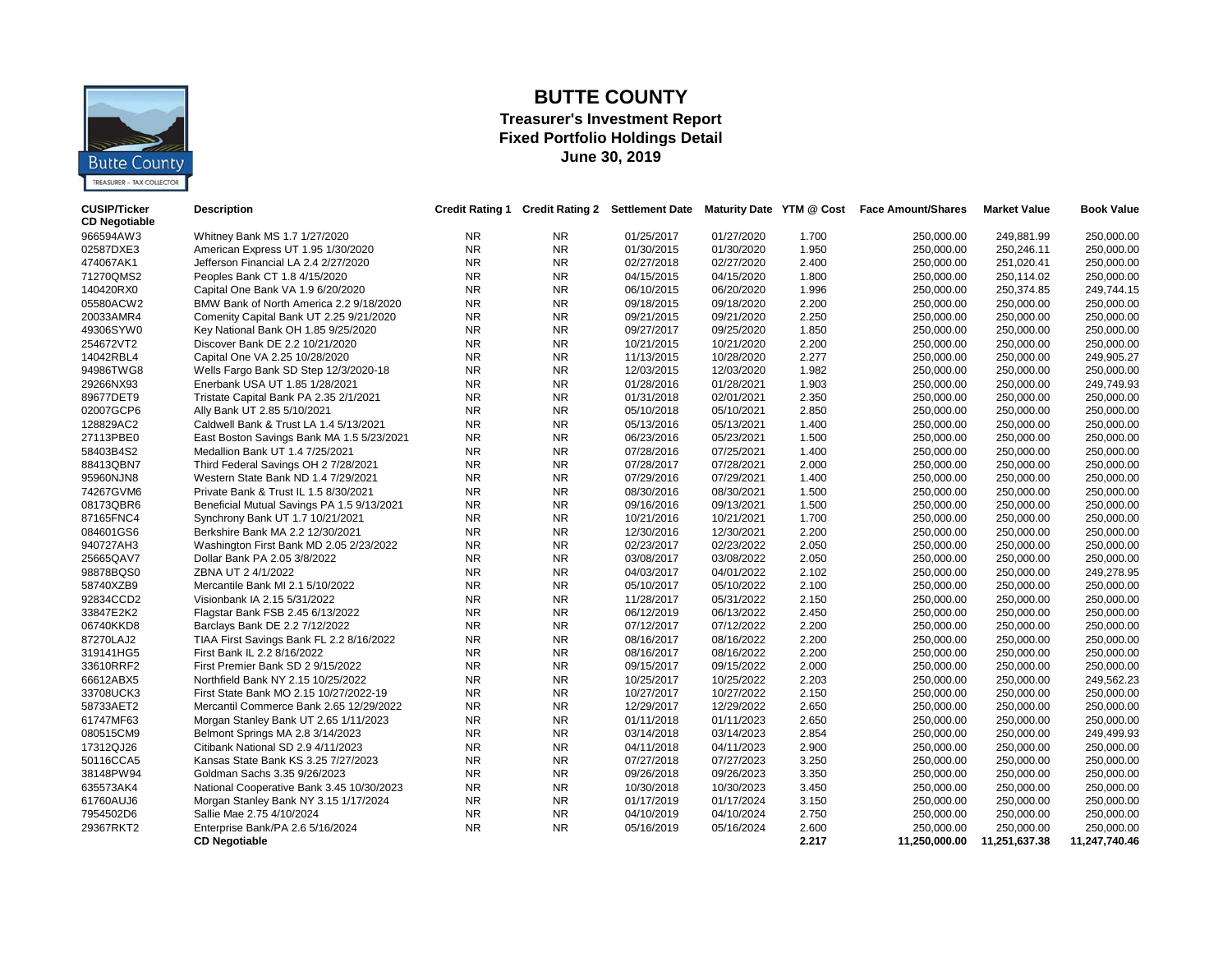| <b>CUSIP/Ticker</b>               | <b>Description</b>                         | <b>Credit Rating 1</b> |                    | <b>Credit Rating 2 Settlement Date</b> | Maturity Date YTM @ Cost |       | <b>Face Amount/Shares</b> | <b>Market Value</b> | <b>Book Value</b> |
|-----------------------------------|--------------------------------------------|------------------------|--------------------|----------------------------------------|--------------------------|-------|---------------------------|---------------------|-------------------|
| <b>Corporate - Supranationals</b> |                                            |                        |                    |                                        |                          |       |                           |                     |                   |
| 459058EV1                         | IADB Supranational 1.25 7/26/2019          | Moodys-Aaa             | S&P-AA+            | 01/28/2016                             | 07/26/2019               | 1.392 | 5,000,000.00              | 4,995,190.00        | 4,996,544.52      |
| 459058FQ1                         | IADB Supranational 1.2 9/30/2019-17        | Moodys-Aaa             | S&P-AA+            | 05/16/2018                             | 09/30/2019               | 2.525 | 5,000,000.00              | 4,987,375.00        | 4,967,629.15      |
| 45905UZJ6                         | IADB Supranational 1.3 10/25/2019          | Moodys-Aaa             | S&P-AA+            | 12/02/2016                             | 10/25/2019               | 1.573 | 5,000,000.00              | 4,983,180.00        | 4,993,355.70      |
| 459058FM0                         | IADB Supranational 1.125 8/10/2020         | Moodys-Aaa             | S&P-AA+            | 08/23/2016                             | 08/10/2020               | 1.140 | 5,000,000.00              | 4,952,105.00        | 4,998,883.67      |
| 4581X0CS5                         | IADB Supranational 1.875 3/15/2021         | Moodys-Aaa             | S&P-AAA            | 11/15/2016                             | 03/15/2021               | 1.574 | 5,000,000.00              | 5,000,650.00        | 5,028,961.54      |
| 459058FD0                         | IADB Supranational Step 4/28/2021-16       | Moodys-Aaa             | S&P-AA+            | 04/28/2016                             | 04/28/2021               | 2.115 | 3,000,000.00              | 2,927,850.00        | 3,000,000.00      |
| 459058FH1                         | IADB Supranational 1.376 5/24/2021         | Moodys-Aaa             | S&P-AA+            | 06/13/2016                             | 05/24/2021               | 1.413 | 5,000,000.00              | 4,954,225.00        | 4,996,422.23      |
| 459058GH0                         | IADB Supranational 2.75 7/23/2021          | Moodys-Aaa             | S&P-AAA            | 07/25/2018                             | 07/23/2021               | 2.832 | 5,000,000.00              | 5,094,185.00        | 4,990,231.91      |
| 459058FP3                         | IADB Supranational 1.376 9/20/2021         | Moodys-Aaa             | S&P-AA+            | 05/19/2017                             | 09/20/2021               | 1.900 | 5,150,000.00              | 5,099,251.90        | 5,085,507.88      |
| 45905UC28                         | IADB Supranational 2.05 12/28/2021-18      | Moodys-Aaa             | S&P-AA+            | 12/28/2016                             | 12/28/2021               | 2.050 | 5,000,000.00              | 4,812,200.00        | 5,000,000.00      |
| 459058FY4                         | IADB Supranational 2 1/26/2022             | Moodys-Aaa             | S&P-AA+            | 03/10/2017                             | 01/26/2022               | 2.165 | 5,000,000.00              | 5,025,370.00        | 4,976,597.95      |
| 4581X0CZ9                         | IADB Supranational 1.75 9/14/2022          | Moodys-Aaa             | S&P-AA+            | 09/14/2017                             | 09/14/2022               | 1.803 | 5,000,000.00              | 4,991,125.00        | 4,991,250.00      |
| 4581X0DA3                         | IADB Supranational 2.5 1/18/2023           | Moodys-Aaa             | S&P-AA+            | 04/06/2018                             | 01/18/2023               | 2.749 | 5,000,000.00              | 5,118,490.00        | 4,953,547.04      |
| 459058GL1                         | IADB Supranational 3 9/27/2023             | Moodys-Aaa             | S&P-AAA            | 01/17/2019                             | 09/27/2023               | 2.635 | 5,000,000.00              | 5,240,130.00        | 5,076,686.39      |
| 459058GQ0                         | IBRD 2.5 3/19/2024                         | Moodys-Aaa             | S&P-AAA            | 04/05/2019                             | 03/19/2024               | 2.413 | 5,000,000.00              | 5,142,150.00        | 5,020,085.00      |
|                                   | <b>Corporate - Supranationals</b>          |                        |                    |                                        |                          | 2.016 | 73,150,000.00             | 73,323,476.90       | 73,075,702.98     |
| <b>Corporate Notes</b>            |                                            |                        |                    |                                        |                          |       |                           |                     |                   |
| 68389XAX3                         | Oracle Corp 2.25 10/8/2019                 | Moodys-A1              | S&P-AA-            | 10/06/2015                             | 10/08/2019               | 1.845 | 4,162,000.00              | 4,162,357.93        | 4,170,083.86      |
| 594918BG8                         | Microsoft Corp 2 11/3/2020                 | Moodys-Aaa             | S&P-AAA            | 08/22/2016                             | 11/03/2020               | 1.382 | 5,000,000.00              | 4,999,905.00        | 5,044,868.96      |
| 594918BP8                         | Microsoft Corp 1.55 8/8/2021               | Moodys-Aaa             | S&P-AAA            | 08/19/2016                             | 08/08/2021               | 1.541 | 5,000,000.00              | 4,959,585.00        | 5,001,081.61      |
| 084670BR8                         | Berkshire Hathaway 2.75 3/15/2023-23       | Moodys-Aa2             | S&P-AA             | 03/20/2018                             | 03/15/2023               | 3.101 | 1,000,000.00              | 1,019,819.00        | 987,076.10        |
| 084670BR8                         | Berkshire Hathaway 2.75 3/15/2023-23       | Moodys-Aa2             | S&P-AA             | 04/19/2018                             | 03/15/2023               | 3.123 | 1,000,000.00              | 1,019,819.00        | 986,236.01        |
| 037833AK6                         | Apple Inc 2.4 5/3/2023                     | Moodys-Aa1             | S&P-AA+            | 05/07/2018                             | 05/03/2023               | 3.180 | 5,000,000.00              | 5,048,405.00        | 4,856,761.69      |
| 166764AH3                         | Chevron 3.191 6/24/2023-23                 | Moodys-Aa2             | S&P-AA-            | 04/15/2019                             | 06/24/2023               | 2.605 | 5,000,000.00              | 5,188,380.00        | 5,110,218.69      |
| 594918BQ6                         | Microsoft Corp 2 8/8/2023-23               | Moodys-Aaa             | S&P-AAA            | 01/18/2019                             | 08/08/2023               | 2.820 | 5,000,000.00              | 4,989,895.00        | 4,827,924.39      |
| 037833CG3                         | Apple Inc 3 2/9/2024                       | Moodys-Aa1             | S&P-AA+            | 02/27/2019                             | 02/09/2024               | 2.894 | 5,000,000.00              | 5,165,045.00        | 5,024,250.00      |
| 037833CU2                         | Apple Inc 2.85 5/11/2024-24                | Moodys-Aa1             | S&P-AA+            | 05/29/2019                             | 05/11/2024               | 2.661 | 5,000,000.00              | 5,141,485.00        | 5,043,500.00      |
|                                   | <b>Corporate Notes</b>                     |                        |                    |                                        |                          | 2.413 | 41,162,000.00             | 41,694,695.93       | 41,052,001.31     |
| <b>Municipal Bonds</b>            |                                            |                        |                    |                                        |                          |       |                           |                     |                   |
| 91412GSB2                         | University of California 1.796 7/1/2019    | Moodys-Aa2             | S&P-AA             | 08/24/2015                             | 07/01/2019               | 1.698 | 5,000,000.00              | 5,000,000.00        | 5,002,355.44      |
| 882806EM0                         | Texas Tech University 2.104 2/15/2020      | Moodys-Aa1             | S&P-AA+            | 11/06/2015                             | 02/15/2020               | 1.790 | 2,570,000.00              | 2,570,051.40        | 2,577,725.03      |
| 13063CSQ4                         | California State 1.8 4/1/2020              | Moodys-Aa3             | S&P-AA-            | 04/29/2015                             | 04/01/2020               | 1.680 | 5,000,000.00              | 4,994,200.00        | 5,005,729.12      |
| 13063DFZ6                         | California State 2.6 4/1/2020              | Moodys-Aa3             | S&P-AA-            | 04/25/2018                             | 04/01/2020               | 2.524 | 3,000,000.00              | 3,014,280.00        | 3,002,218.97      |
| 8821172X1                         | Texas A&M University 1.75 7/1/2020         | Moodys-Aaa             | S&P-AAA            | 08/10/2015                             | 07/01/2020               | 1.963 | 3,000,000.00              | 2,991,120.00        | 2,990,892.67      |
| 13063CP87                         | California State 1.5 4/1/2021              | Moodys-Aa3             | S&P-AA-            | 06/13/2016                             | 04/01/2021               | 1.430 | 5,000,000.00              | 4,966,700.00        | 5,006,708.33      |
| 91412GF59                         | University of California 1.91 5/15/2021-21 | Moodys-Aa2             | S&P-AA             | 08/05/2016                             | 05/15/2021               | 1.441 | 5,000,000.00              | 4,998,350.00        | 5,045,083.72      |
| 574193NC8                         | Maryland State 2.25 3/15/2022              | Moodys-Aaa             | S&P-AAA            | 03/22/2017                             | 03/15/2022               | 2.250 | 5,190,000.00              | 5,235,931.50        | 5,190,000.00      |
| 010878AN6                         | Alameda County CA 4 8/1/2022               | Moodys-Aaa             | S&P-AAA            | 03/29/2018                             | 08/01/2022               | 2.832 | 2,000,000.00              | 2,118,980.00        | 2,076,503.46      |
| 13063DDG0                         | California State 2.25 10/1/2023            | Moodys-Aa3             | <b>S&amp;P-AA-</b> | 01/18/2019                             | 10/01/2023               | 2.747 | 5,000,000.00              | 5,055,200.00        | 4,895,652.10      |
| 13063DLZ9                         | CA State 3 4/1/2024                        | Moodys-Aa3             | <b>S&amp;P-AA-</b> | 04/04/2019                             | 04/01/2024               | 2.510 | 5,000,000.00              | 5,213,400.00        | 5,114,250.00      |
|                                   | <b>Municipal Bonds</b>                     |                        |                    |                                        |                          | 2.031 | 45,760,000.00             | 46,158,212.90       | 45,907,118.84     |
| US Agency                         |                                            |                        |                    |                                        |                          |       |                           |                     |                   |
| 31315PM71                         | FAMC 1.73 7/17/2019                        | <b>NR</b>              | <b>NR</b>          | 07/17/2014                             | 07/17/2019               | 1.813 | 5,000,000.00              | 4,998,325.00        | 4,998,025.00      |
| 31315PTD1                         | FAMC 1.6 8/23/2019                         | <b>NR</b>              | <b>NR</b>          | 08/25/2014                             | 08/23/2019               | 1.765 | 5,000,000.00              | 4,995,345.00        | 4,996,060.12      |
| 3133EEBN9                         | FFCB 1.8 11/12/2019                        | Moodys-Aaa             | S&P-AA+            | 11/12/2014                             | 11/12/2019               | 1.800 | 5,000,000.00              | 4,993,330.00        | 5,000,000.00      |
| 3136G2HF7                         | FHLB 1.6 5/19/2020                         | Moodys-Aaa             | S&P-AA+            | 05/19/2015                             | 05/19/2020               | 1.600 | 5,000,000.00              | 4,981,145.00        | 5,000,000.00      |
| 313383HU8                         | FHLB 1.75 6/12/2020                        | Moodys-Aaa             | S&P-AA+            | 06/05/2015                             | 06/12/2020               | 1.780 | 5,000,000.00              | 4,988,210.00        | 4,998,565.58      |
| 3133834H1                         | FHLB 1.375 6/12/2020                       | Moodys-Aaa             | S&P-AA+            | 07/23/2015                             | 06/12/2020               | 1.795 | 5,200,000.00              | 5,165,305.60        | 5,179,172.80      |
| 3130ADSS2                         | FHLB 2.44 9/9/2020                         | Moodys-Aaa             | S&P-AA+            | 04/05/2018                             | 09/09/2020               | 2.419 | 5,000,000.00              | 5,028,365.00        | 5,001,482.84      |
| 3136G1H28                         | FNMA 1.7 9/28/2020                         | Moodys-Aaa             | S&P-AA+            | 02/03/2017                             | 09/28/2020               | 1.677 | 5,000,000.00              | 4,984,670.00        | 5,001,642.59      |
| 3130A7CV5                         | FHLB 1.375 2/18/2021                       | Moodys-Aaa             | S&P-AA+            | 04/07/2016                             | 02/18/2021               | 1.315 | 5,000,000.00              | 4,963,105.00        | 5,005,777.27      |
| 3134G8Y29                         | FHLMC Step 4/28/2021-19                    | Moodys-Aaa             | S&P-AA+            | 04/28/2016                             | 04/28/2021               | 2.122 | 3,000,000.00              | 2,996,241.00        | 2,998,200.00      |
| 3136G3MV4                         | FHLB 1.375 5/25/2021                       | Moodys-Aaa             | S&P-AA+            | 05/25/2016                             | 05/25/2021               | 1.375 | 5,000,000.00              | 4,943,545.00        | 5,000,000.00      |
| 3130AD5K4                         | FHLB 2.18 6/22/2021-18                     | Moodys-Aaa             | S&P-AA+            | 12/26/2017                             | 06/22/2021               | 2.197 | 5,000,000.00              | 5,000,160.00        | 4,998,366.24      |
| 3133EGKA2                         | FFCB 1.5 7/6/2021-17                       | Moodys-Aaa             | S&P-AA+            | 07/06/2016                             | 07/06/2021               | 1.500 | 5,000,000.00              | 4,960,170.00        | 5,000,000.00      |
|                                   |                                            |                        |                    |                                        |                          |       |                           |                     |                   |